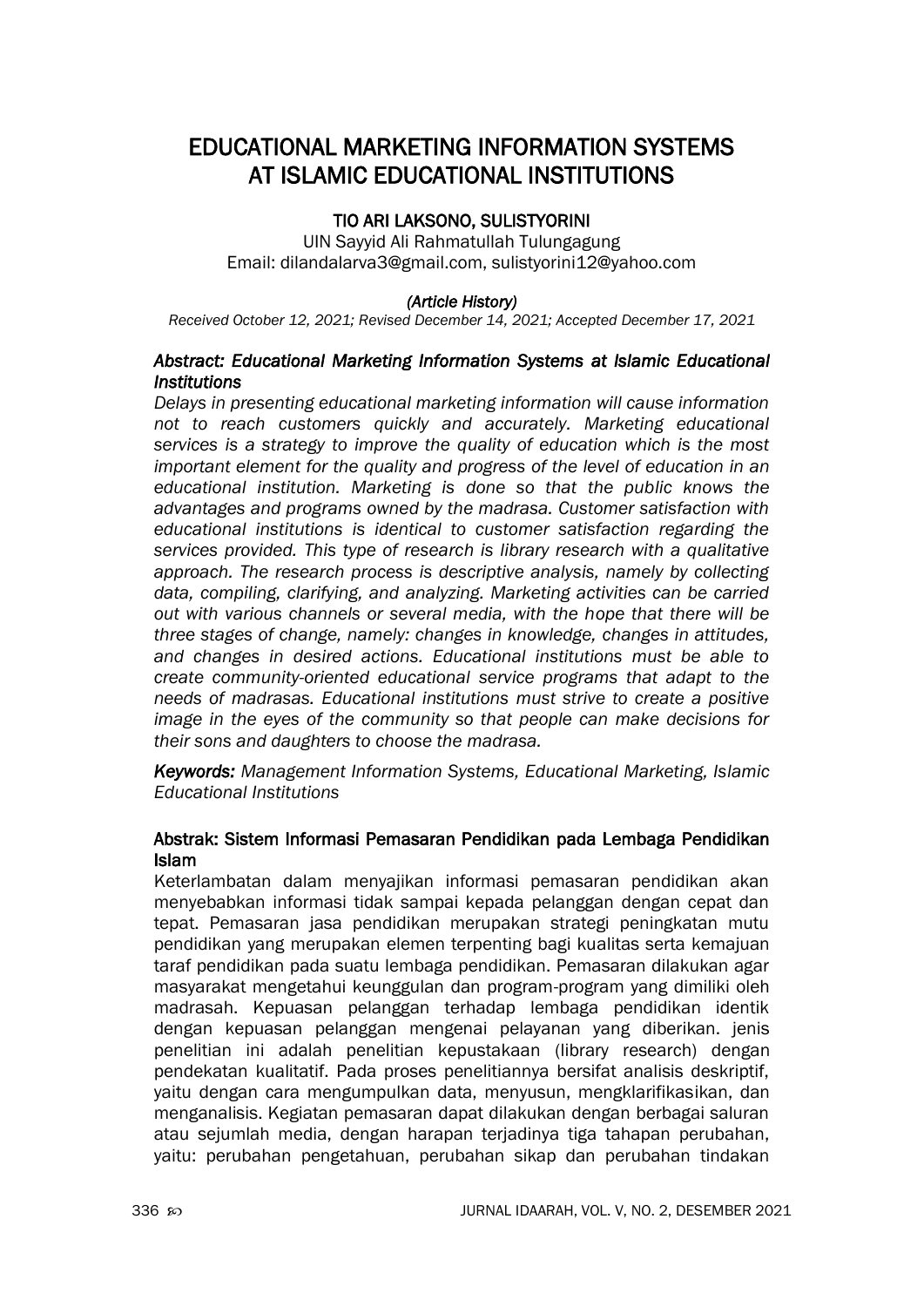yang dikehendaki. lembaga pendidikan harus dapat membuat programprogram layanan pendidikan yang berorientasi kepada masyarakat yang menyesuaikan dengan kebutuhan madrasah. Lembaga pendidikan harus berusaha untuk menciptakan citra yang positif dimata masyarakat sehingga masyarakat dapat membuat keputusan untuk putra dan putrinya agar memilih madrasah tersebut.

Kata Kunci: Sistem Informasi Manajemen, Pemasaran Pendidikan, Lembaga Pendidikan Islam

## INTRODUCTION

he need for fast, precise, and accurate information is an absolute thing in this fast-paced era, like today. Delays in presenting the required information will cause the information to be no longer relevant to its users. Thus a good system must be able to provide information on time, with accurate and precise data in the processing process. This information system will further simplify these processes by utilizing information technology for data communication networks. T

Entering the current information age, where consumers are filled with various kinds of information, especially about products and services, in large quantities through various media, such as print and electronic media, efforts to build an image are becoming increasingly difficult. The advantages that make a madrasa different from other madrasas become a strong foundation for building an image. If these advantages are maintained and developed dynamically, the positive image of the madrasa will be increasingly attached to consumers (Lukman & Utami, 2020).

Marketing educational services is a strategy to improve the quality of education which is the most important element for the quality and progress of the level of education in an educational institution. This can be interpreted as marketing as a social and managerial process by which individuals and groups obtain their needs and wants by creating, offering, and exchanging things of value with each other. Marketing does not only function to deliver products or services to the hands of consumers, but how these products or services can provide satisfaction to customers by generating profits.

Educational marketing activities are one of the efforts to maintain the existence of madrasas or educational institutions. This is done in various ways, including exploring the potential, uniqueness that can be raised or needed and of course bringing out the advantages of madrasas so that they are of interest to the community. Madrasas as educational institutions that are in the range of the era of globalization must always innovate without stopping if they want to continue to gain consumer sympathy. If not, the consumer will leave the madrasa, which is switching to other educational institutions that continue to innovate (Lukman & Utami, 2020).

Madrasas should be able to try to be introduced and socialized to the community by doing marketing. Madrasa, which are likened to a product, will of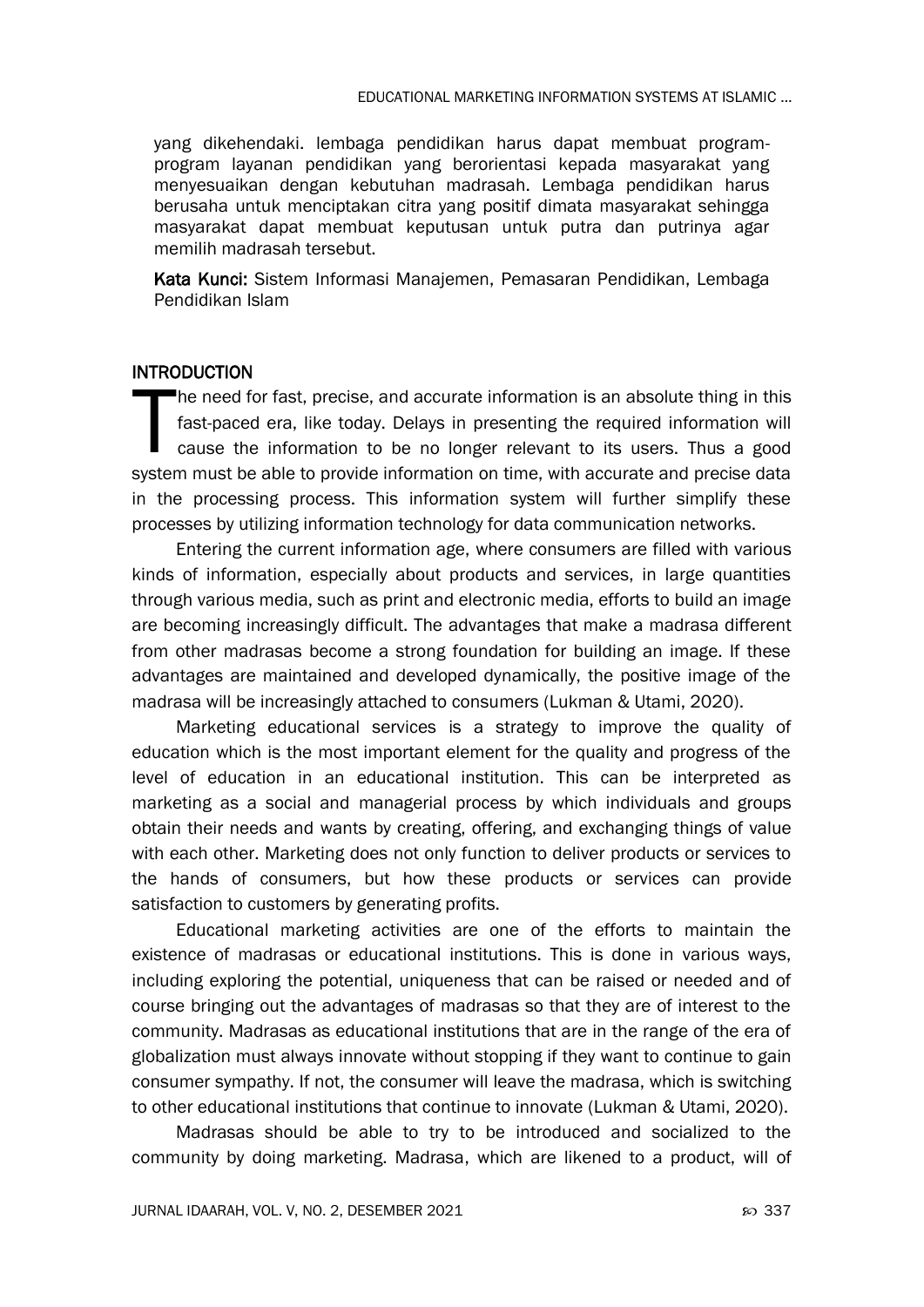course be sold if marketed properly. Marketing is done so that the public knows the advantages and programs owned by the madrasa. Madrasa marketing must be done with good planning and management. Regarding this, an educational institution must of course be clever in maintaining the quality and excellence of educational institutions to maintain public trust and customer loyalty. Customer satisfaction with educational institutions is identical to customer satisfaction regarding the services provided by Madrasas. The ability of an administrator in understanding educational marketing is a requirement to maintain and increase growth in the institution. Marketing is also something that must be shown to introduce the Madrasa.

Referring to the description above, the author will explore the marketing function that can function to form a good image of the institution which is useful to attract several prospective students. In the discussion below, the author will describe the description, scope, characteristics, models, and examples of educational marketing.

#### **METHOD**

Based on the problem and purpose, this type of research is library research with a qualitative approach (Sugiyono, 2017). The research process is descriptive analysis, namely by collecting data, compiling, clarifying, and analyzing.

The data sources are taken from primary data and secondary data. After knowing the source of the data, the researchers collected data using documentation techniques in the form of books, journals, magazine documents, newspapers, and others. In the next stage, the researcher analyses the data to get a conclusion. The data analysis technique used in this research is the descriptive analysis technique and content analysis.

## RESULTS AND DISCUSSION

#### Overview of Educational Marketing Information Systems

Competition in the world of education is unavoidable. To maintain their existence, madrasas are required to be able to market their madrasas, because of how good a madrasa is if it is not promoted optimally, it will have an impact on the minimum number of students and the lack of recognition of the madrasa in the community. Marketing is an important thing that must be carried out by madrasas besides being shown to introduce, marketing in educational institutions also aims to form a good image of the institution and can attract prospective students.

A management information system is part of management science. All management functions are planning (planning), organizing (organizing), leadership (leading/actuating), and controlling (controlling) are needed for the success of activities in an organization, including in educational institutions. One of the successes in carrying out this management function is supported by an information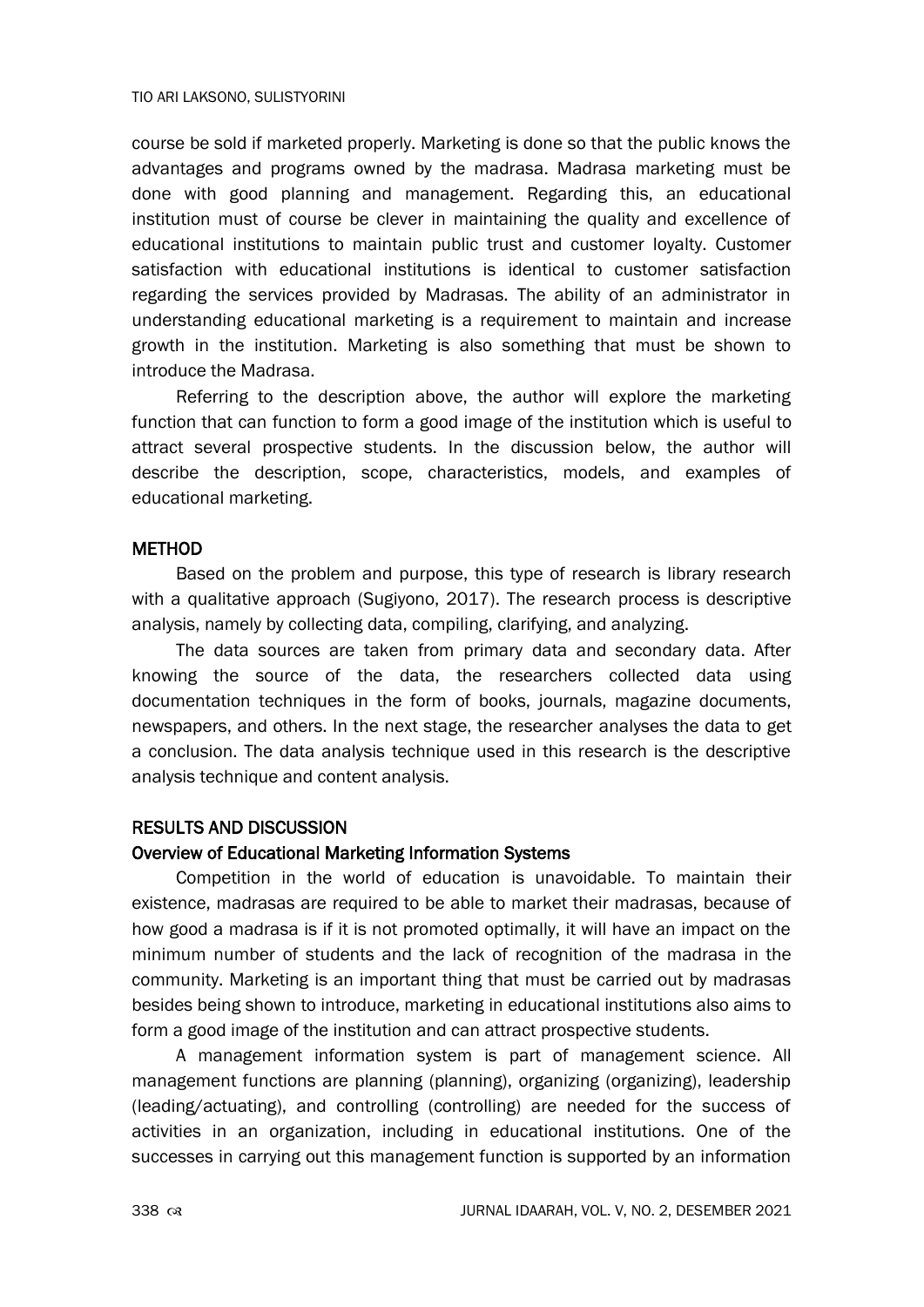system that is able to provide the information needed by managers (leaders of the educational institution) (Sonia, 2020).

The information that can be generated by the Education SIM will make a very valuable contribution to the education decision-making process. In addition, it is very useful for the community as a subsystem and control society, especially in the operational process of educational institutions and the presentation of accountable quality education services (Sonia, 2020).

Understanding the elements of management (tools of management) is very necessary for every Manager. Because the elements are organized is what must be arranged in such a way. So that it can be known which elements are not yet or are lacking or not present. The management elements consist of people (men), money (money), methods (methods), materials (materials), machines (machines), and marketing (market) abbreviated as 6 M. As follows: (Mesiono, 2019) "Men'' are human workers, both leadership workers and operational/ implementing workers. "Money" is the money needed to achieve the desired goal. "Methods'' are the methods used to achieve goals. "Materials'' are materials needed to achieve goals. "Machines'' are machines/tools that are needed or used to achieve goals. "Market" is a market for selling goods and services produced.

Marketing is a managerial process that makes individuals or groups get what they need and want by creating, offering, and exchanging products of value to other parties or all activities related to the delivery of products or services from producers to consumers.

The role of marketing today is not only to deliver products or services to the hands of consumers but also to how these products or services can provide satisfaction to customers by generating profits. The goal of marketing is to attract new customers by promising superior value, setting attractive prices, distributing products easily, promoting effectively, and retaining existing customers while maintaining the principle of customer satisfaction.

Marketing management is an analysis of the planning, implementation, and control of programs designed to create, build and maintain profitable exchanges with target buyers to achieve organizational goals (Kotler & Armstrong, 1997). Marketing management is an effort to plan, implement, direct and coordinate, and can supervise or control a marketing activity within an organization so that the organization can achieve it effectively and efficiently (Shinta, 2011).

Marketing management is one of the main activities carried out by the company to maintain the continuity of the company, to develop, and to earn a profit. The marketing process begins long before goods are produced, and does not end with sales. The company's marketing activities must also provide satisfaction to consumers if they want their business to continue, or consumers have a better view of the company (Priangani, 2013).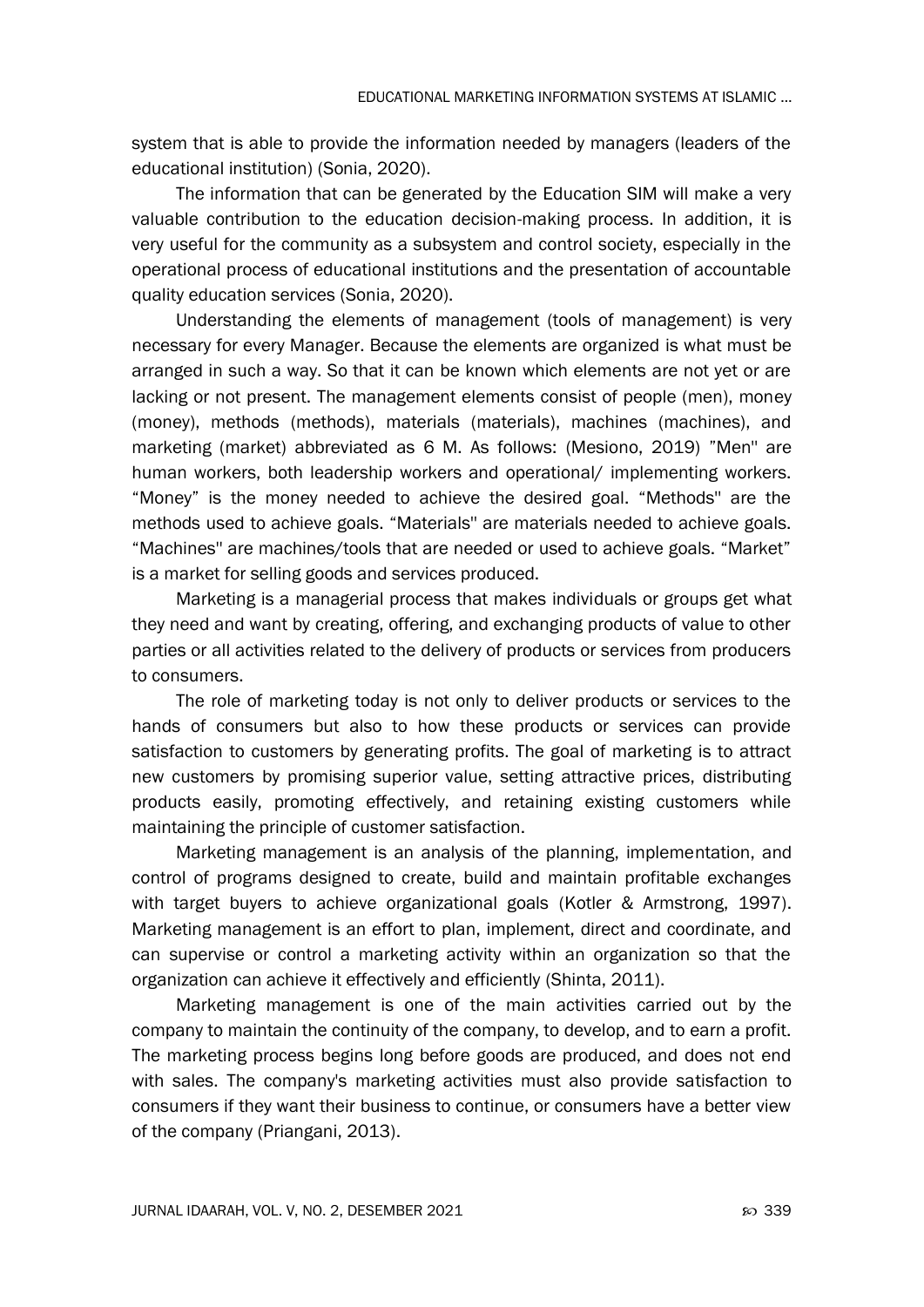Marketing educational institutions is an absolute thing that is very necessary. The first reason is that as a non-profit institution engaged in educational services, at any level we need to convince the public and customers that the educational institutions we manage still exist. Second, we need to make sure that the educational services we provide are very relevant to the needs of consumers. Third, we must be able to carry out marketing activities so that the types and kinds of educational services provided can be recognized by the wider community. Fourth, so that the existence of educational institutions that are managed is not abandoned by the wider community, especially the loyal customers of the institution (Wijaya, 2008).

#### Scope of Educational Marketing Information System Marketing

An information system is an information system that provides information that is applied in marketing, this system supports decision making related to the marketing mix, which includes 5P: (Danupranata, 2013) "Products" (goods and services): products produced in education in the form of services that have characteristics that are by educational values. "Place" (the place that is the target of marketing): the right place for marketing and market segmentation. "Promotion" (Promotion that needs to be done): socialization and promotion of educational products and services. "Price" (product price): determining the selling price of products in the form of services offered in education is one of the most important factors to attract consumer interest. "People" (HR): to whom these educational products and services are intended.

In small businesses, we can directly relate and obtain first-hand information, namely buyers and distributors. So that we can immediately follow market developments closely. If the business is carried out and has begun to expand, then direct relationships with buyers and distributors. This relationship is needed to obtain information that is used as the basis for making decisions for marketing activities. Therefore, information is so important to various parties and from various forms.

In general, today's companies are more involved in various kinds of products, while competitors can determine new marketing strategies quickly and precisely by using marketing opportunities from changes in environmental factors such as markets, technology, economy, culture, and government policies. The role of marketing information is increasingly important, especially in decision making in the field of marketing.

The problem this time is how to provide the right information so that it is useful for the community to market goods/services. The basic data or facts on many companies cannot yet be adapted to the intensive information needed for effective marketing in today's modern economic development. (Danupranata, 2013) Three things cause marketing information to become a greater need than ever before: (1) there is a change from local markets to national and international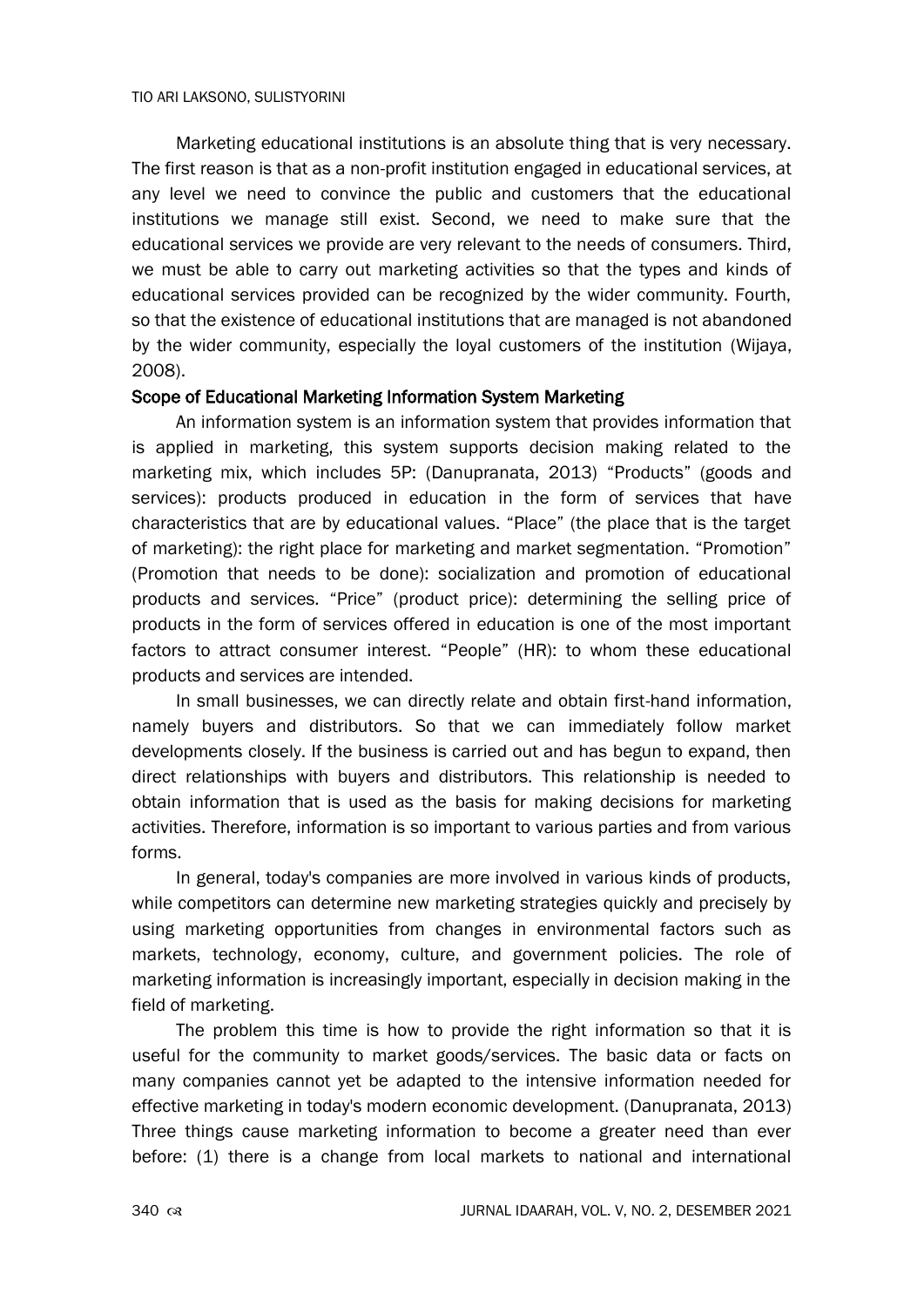markets; (2) There is a transition from meeting the needs of buyers to fulfilling the desires of buyers; (3) There is a transition from competition that is not solely on price.

Based on the need and collection, marketing information can be divided into: (1) "Regular or periodic marketing information" Needed for analysis and evaluation of the successful implementation of policies and marketing strategies that have been set. This information is used to see how far the deviations from the policies and strategies have been and to what extent these policies and strategies have been successful. And if there is a deviation or lack of success from these policies and strategies, improvements or improvements will be made immediately; (2) "Marketing information that is delivered or received suddenly" This information is usually obtained through marketing research. This information is needed to make decisions, specifically regarding marketing policies and strategies.

The scope of marketing information is quite broad, involving all the information needed to make decisions in the field of marketing. The marketing scope above does not only apply to business actors or companies but can also be applied to educational institutions, both profit, and non-profit educational institutions.

#### Characteristics of Educational Marketing Information Systems

Education as a service product is something that is intangible but can meet consumer needs that are processed by using or not using the help of physical products where the process that occurs is an interaction between service providers and service users which has the nature of not resulting in the transfer of rights or ownership. Referring to this understanding, there are four main characteristics in every service, namely: (Irianto, 2016) "Intangible", so that consumers cannot see, smell, touch, hear and feel the results before they buy it. To reduce uncertainty, consumers seek information about these services. "Inseparability", where services cannot be separated from the source, namely the service company. "Variability", where services often change depending on who, when, and where to provide them. "Perishability", services cannot be sold in the future.

The raw materials to produce services in the world of education are people who have different characteristics from one another. There is a saying that no human being has anything in common, not even twins. This is what makes the basis that educational services differ from one another. By looking at these characteristics, educational services are received after interacting with a liaison which is greatly influenced by who, when and, where the service is produced. This explains that the success of education will depend on who, when and, where the process is carried out. Who shows educators and education staff, meaning that the higher the quality of the educational provider, the higher the quality of the educational process. Where, is the location where the education service is delivered, of course, this will have a broad meaning but the point is that a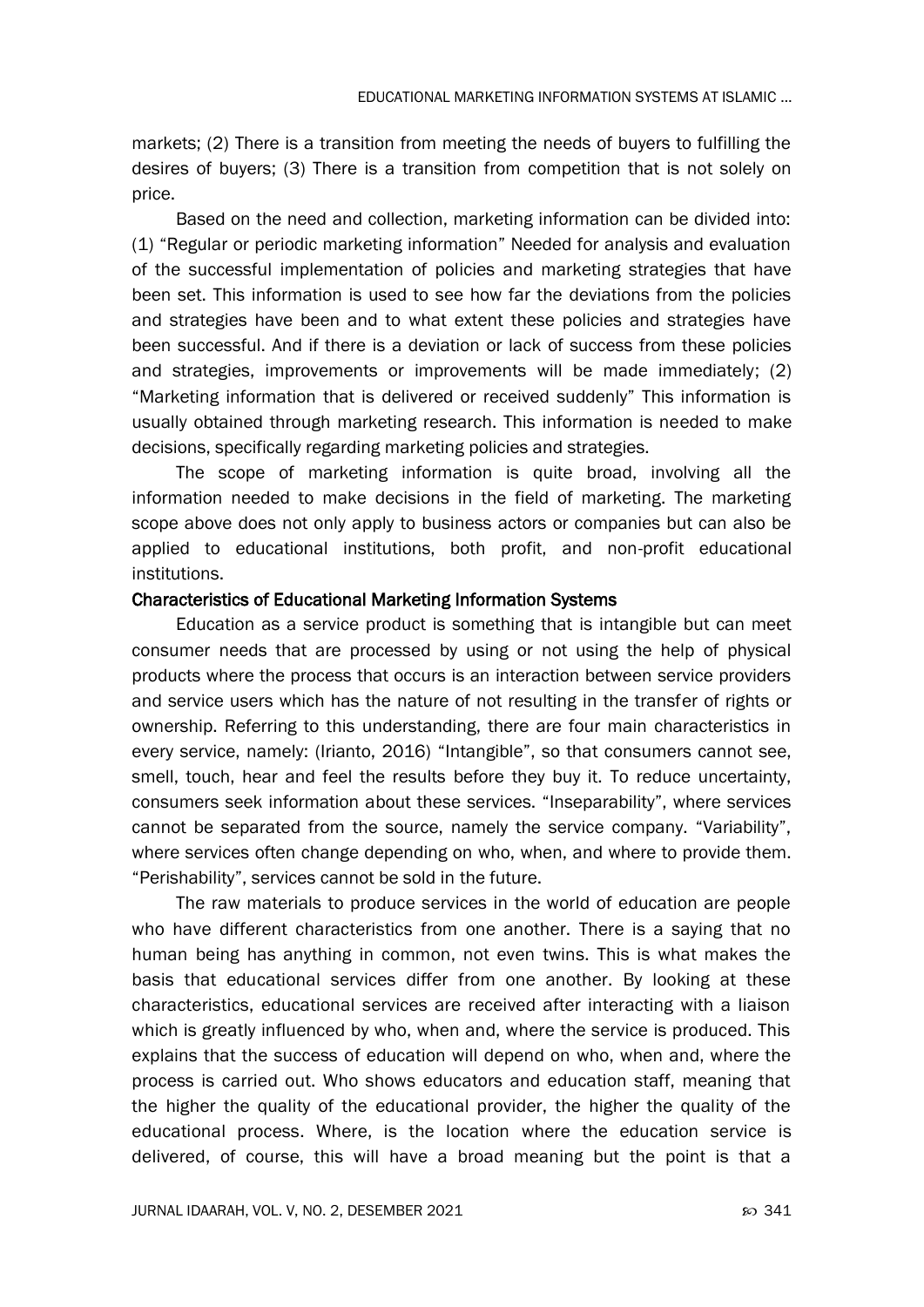conducive environment will affect the high quality of the educational process. When indicates the most appropriate time to carry out the educational process so that the process is of quality.

## Educational Marketing Information System Model The information

The system model is often known as the information system model (MIS) which consists of 3 (three) subsystems: (Haryantini & Sadya, 2019) "Marketing research subsystem" The marketing research Is a marketing problem that is often faced in companies can be different from other companies, from time to time, therefore, differences in problems are focused on there are various marketing research studies including various marketing researches that are discussed in the research focuses, namely: (1) Estimating the amount and structure of market demand, (2) Consumer perception of the product, (3) Position of the product in market competition, (4) Evaluation of the effectiveness of the product distribution strategy, (5) Evaluation of the effectiveness of sales promotion strategies.

"Market" Market intelligence subsystem is that every element in the marketing environment is always related and responsible to customers and competitors. Like other functional areas, marketing also has responsibilities to governments and the global community. "Accounting information subsystem" is a group of elements that are closely related to accounting activities, among others: (1) Collecting and processing data storage regarding transaction activities. (2) Processing data into information to be used in decision making. (3) Can control all activities regarding the organization that is accessed.

Segmentation-Targeting-Positioning (STP). In marketing educational institutions, we know the term STP. STP requirements are: measurable (measurable), substantial (many), accessible (accessible), distinguishable (distinguishable), and actionable (servable). "Segmentation or Mapping" The stages of this segmentation are: (1) Demographic, segmentation based on demographic variables such as age, gender, family size, income, race, education, occupation, geography. (2) Psychographics, segmentation based on social class, lifestyle, personality, and so on. (3) Behaviour, segmentation based on behaviour, feelings, loyalty. "Targeting" (1) Targets is useful in the future. (2) This targeting strategy should be based on competitive advantage supporting the long-term goals of the institution. (3) Considering competitive situations that may affect the attractiveness of targeting institutions. "Positioning" There are several positioning or examples of STP that can be done by institutions, namely: (1) Positioning based on differences in output. (2) Positioning based on the attributes/image of the institution. (3) Positioning based on product users. (4) Positioning based on product usage. (5) Positioning based on competitors. (6) Positioning based on problems.

## Impact of Educational Marketing Information Systems Marketing

The function is to form an image good for the institution and can attract the interest of several prospective students. Therefore, marketing must be customer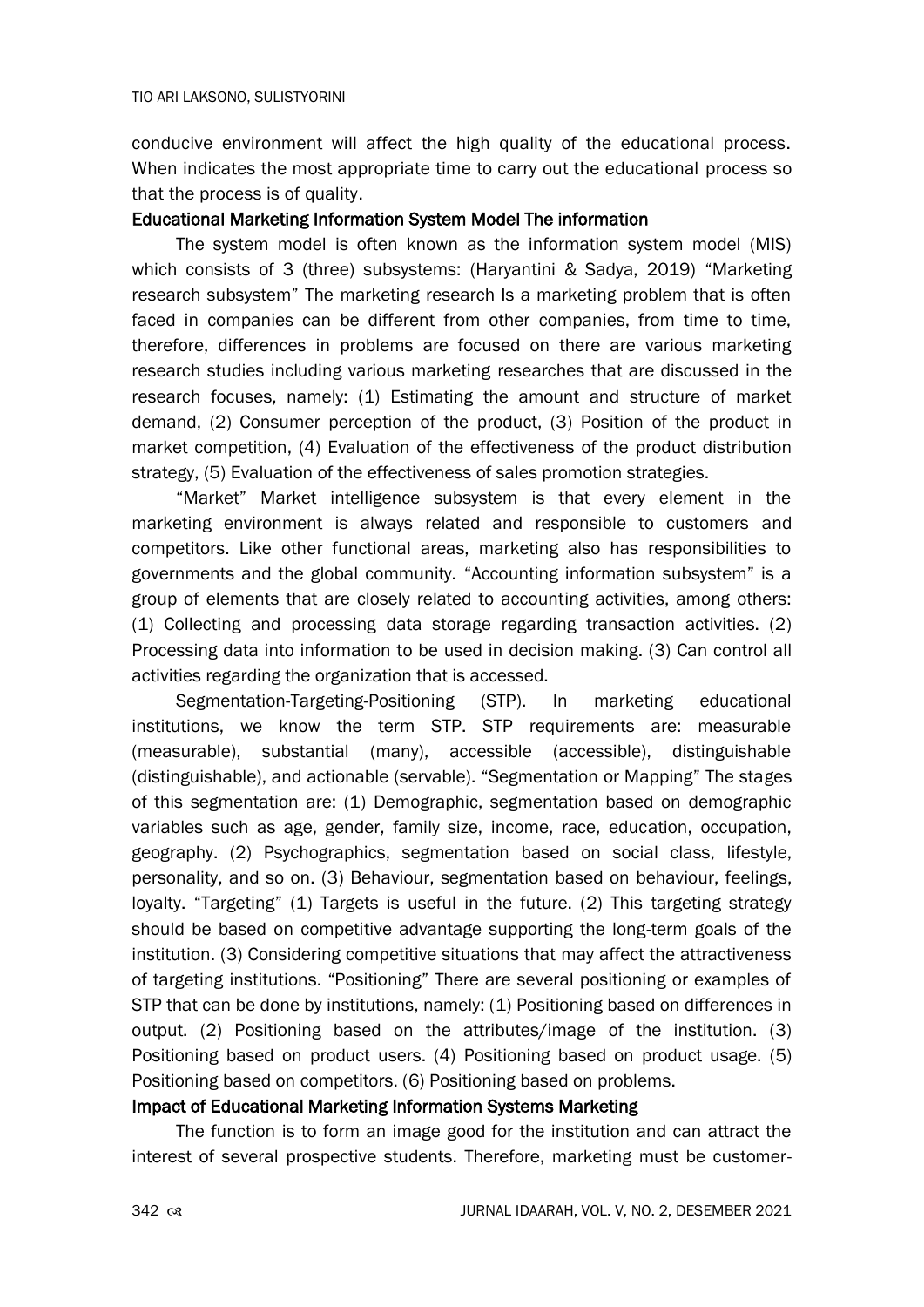oriented which in the context of madrasas is called students. Here the need for madrasas to find out how prospective students can see the madrasa they will choose (Muhaimin, 2011).

To choose a madrasa, prospective students are always faced with choices about the various existing madrasas. From these various options, of course, prospective students will choose one of the various options available. Therefore, prospective students must be able to determine the best (Muhaimin, 2011).

So the image is formed based on the experience experienced by someone towards something so that eventually a mental attitude is built which will later be used as consideration for making a decision. Then the image can be considered to represent the totality of one's knowledge of something. An educational institution must be able to create community-oriented educational service programs that adapt to the needs of madrasas. Educational institutions must strive to create a positive image in the eyes of the community so that people can make decisions for their sons and daughters to choose the madrasa.

#### Educational Marketing Information System Implementation Educational

Marketing is something that offers intellectual services and overall character building. The focus of this marketing is how to bring services closer to the wishes and satisfaction of students which, of course, must be supported by the role of experts, adequate resources and facilities and always improve the quality of graduates. Educational marketing is an activity that consists of planning, organizing, directing and controlling effectively and efficiently to improve the quality of intellectual services and the formation of a student's character as a whole through the use of human resources and other resources in achieving organizational goals.

#### *Planning*

Planning is the earliest function of guidance towards which goals have been previously set (Anoraga, 2009). Marketing planning is a part of a design to achieve a goal (Anam, 2013). The goal is to create value for consumers in conditions that remain profitable for the company or in the current marketing concept, a mutually beneficial relationship. The marketing plan summarizes the needs and wants of the market, the strengths and weaknesses of the company and its current or anticipated competitors, and is designed to create value to satisfy the needs and wants of consumers at a profit.

Planning in educational marketing has the aim of reducing or balancing uncertainty and future changes, focusing on goals, ensuring or getting the process of achieving goals carried out efficiently and effectively, and can facilitate control. The planning must be able to look at the following things: "Identifying the Market" In identifying the market a company or Madrasah must be able to analyse market conditions such as knowing the attributes of education that are very much needed by consumers or users of educational services. "Market Segmentation Market" segmentation is a strategy designed or structured to allocate marketing resources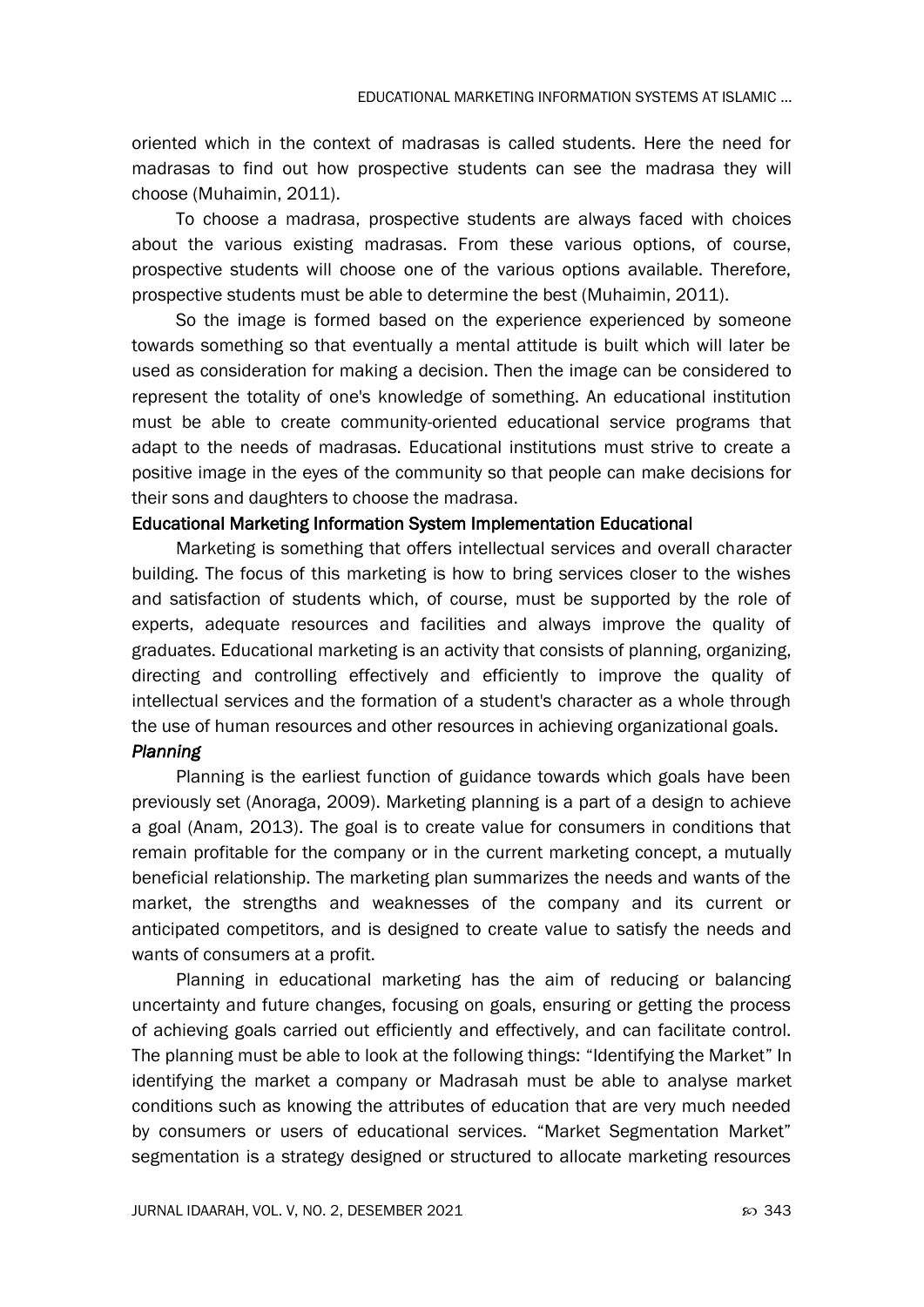to defined segments. This includes efforts to differentiate consumers. For customer analysis, it is necessary to do: (1) Segmentation: it is necessary to find answers to the questions who are the biggest customers, which area, type, are there still many potential customers from that area? What are the motivations and characteristics?; (2) Customer motivation: it is necessary to find answers to which product elements or elements they are most interested in, what is their purpose in buying, whether their motivation can be classified or can it change; (3) Customer needs that have not been met; it is necessary to ask why there are consumers who are not satisfied, what is the problem, be identified, and what about competitors (Anam, 2013). "Product" Differentiation is an effective way to get market attention. Of the many existing Madrasas, parents and students will have difficulty in choosing a madrasa for their children because the attributes of interest between madrasas are increasingly standard. Madrasas should be able to give different pressures from other madrasas in attractive packaging forms such as logos and slogans as well as some good facilities. In making the distinction, it can also be done through the form of a physical appearance that gives a good impression, such as the use of attractive uniforms, clean madrasa buildings, or madrasa stickers.

## *Organizing*

Organizing is a management function and is a dynamic process, while the organization is a statistical tool or container. At this stage, a clear and efficient marketing organization is developed so that it is clear who is responsible, who is coordinating within the company. So a clear educational marketing management team structure is needed so that there is no throwing of responsibilities in case of irregularities in the work. Organizing is a process of dividing work into smaller tasks, assigning those tasks to people who are by their abilities and allocating resources, and coordinating them to effectively achieve organizational goals (Fatah, 2008).

## *Implementation*

Directing is the most important and most dominant management function in the management process. Therefore, the education marketing process needs to be carried out as well as possible and there needs to be good cooperation between all parties, both from superiors and subordinates in carrying out work (marketing), how to work, where to go, when, and so on (Fatah, 2008). In this movement, the institution carries out marketing activities (covering all forms of quality education services) while also carrying out marketing communications with various strategies, especially to groups that are the target of marketing. Marketing communication is an attempt to convey messages to the public, especially target consumers, regarding the existence of products in the market (Fatah, 2008).

Marketing activities can be carried out with various channels or several media, with the hope that there will be three stages of change, namely: changes in knowledge, changes in attitudes, and changes in desired actions (Soemanagara, 2006). Madrasas as scientific institutions will be more elegant if the form of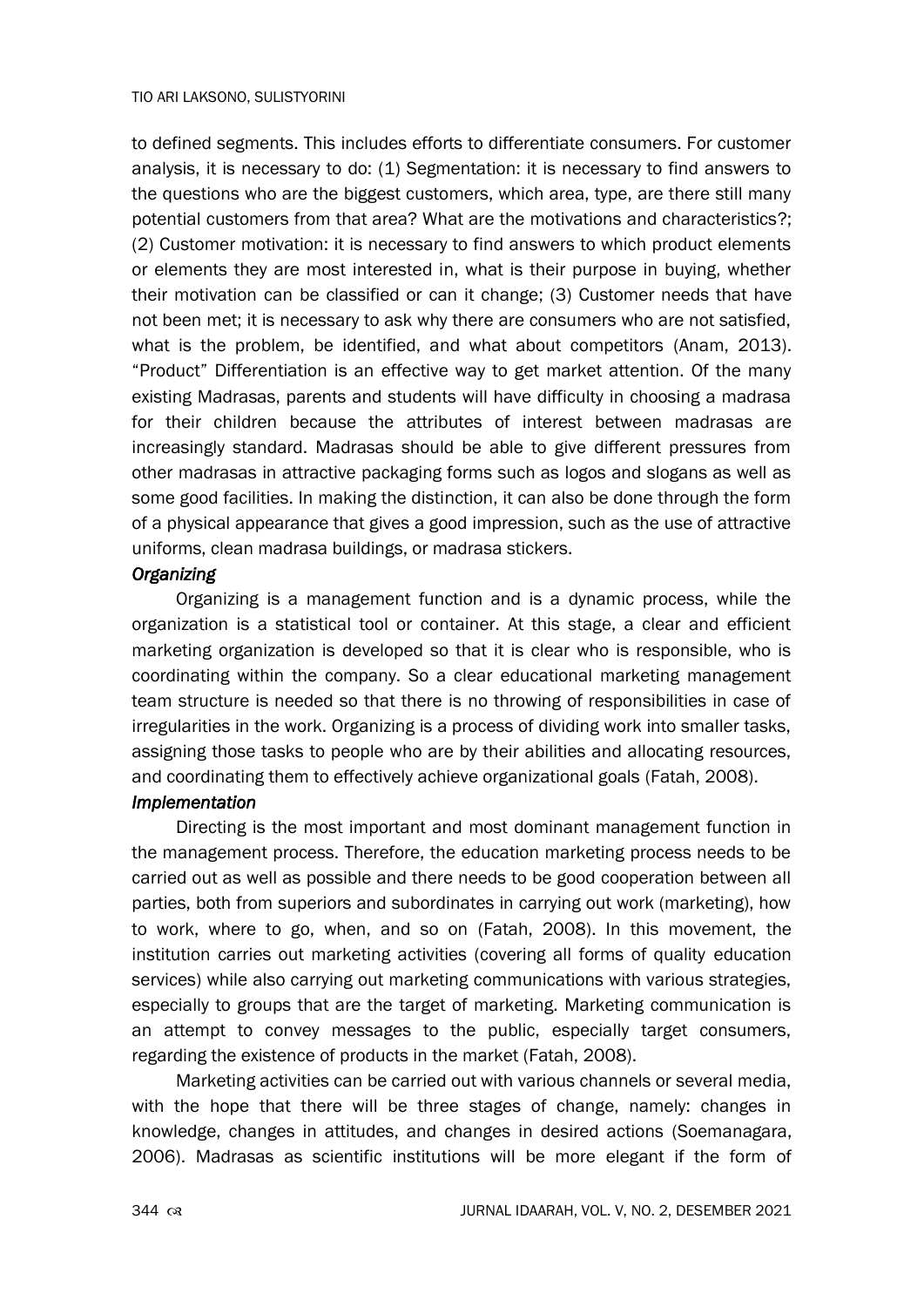communication is presented in a scientific format, such as organizing competitions in the field of study, seminars, and publications of achievements by independent media such as news in the mass media. However, communication that is deliberately carried out by madrasas in the form of promotions or even advertisements needs to be considered. The form and material of the message should be packaged elegantly but attract attention so that the madrasa remains in the image as forming good character and values.

In addition, some ways can be done to attract public attention to an educational institution, either through the physical attractiveness of the campus or academic, religion, and so on, for example: (1) The institution fixes the madrasa, especially the part facing the road so that everyone who passes in front of the madrasa is interested and wants to enter the madrasa at any time. (2) The head of the madrasah often holds speeches, remarks, seminars everywhere, informing the public of what, who, and how our institution is confident and proud. (3) Provide necessary consultation and advice to the public as a community service. (4) Holding religious holidays by inviting the public to enter campus, and other events (Soemanagara, 2006). A step that is more effective and can be trusted by consumers is through alumni and their families who are satisfied while studying at the madrasa. Successful alumni can share experiences (testimonies) or evidence of the success of the madrasa.

#### *Control*

Marketing control is an important basis for business success in the field of marketing. For the success of a business, the leader must be able to make decisions, both regarding planning, activities, as well as the implementation of activities and their control. Marketing planning is the determination of the steps of activities carried out in the field of marketing for a certain period of time in the future to achieve the expected goals. Implementation or implementation is a way of carrying out activities that have been planned in existing situations and conditions, by providing direction to the implementation staff.

## **CONCLUSION**

The scope of marketing information is quite broad, involving all the information needed for decision-making in the field of marketing. The marketing scope above does not only apply to business actors or companies but can also be applied to educational institutions, both profit and non-profit educational institutions. Education as a service product is something intangible but can meet the needs of consumers by using or not using the assistance of a physical product where the process happens by the interaction between the service provider with service users that have nature does not lead to the transfer of rights or ownership.

The function of marketing is to form a good image of the institution and can attract the interest of several prospective students. Therefore, marketing must be